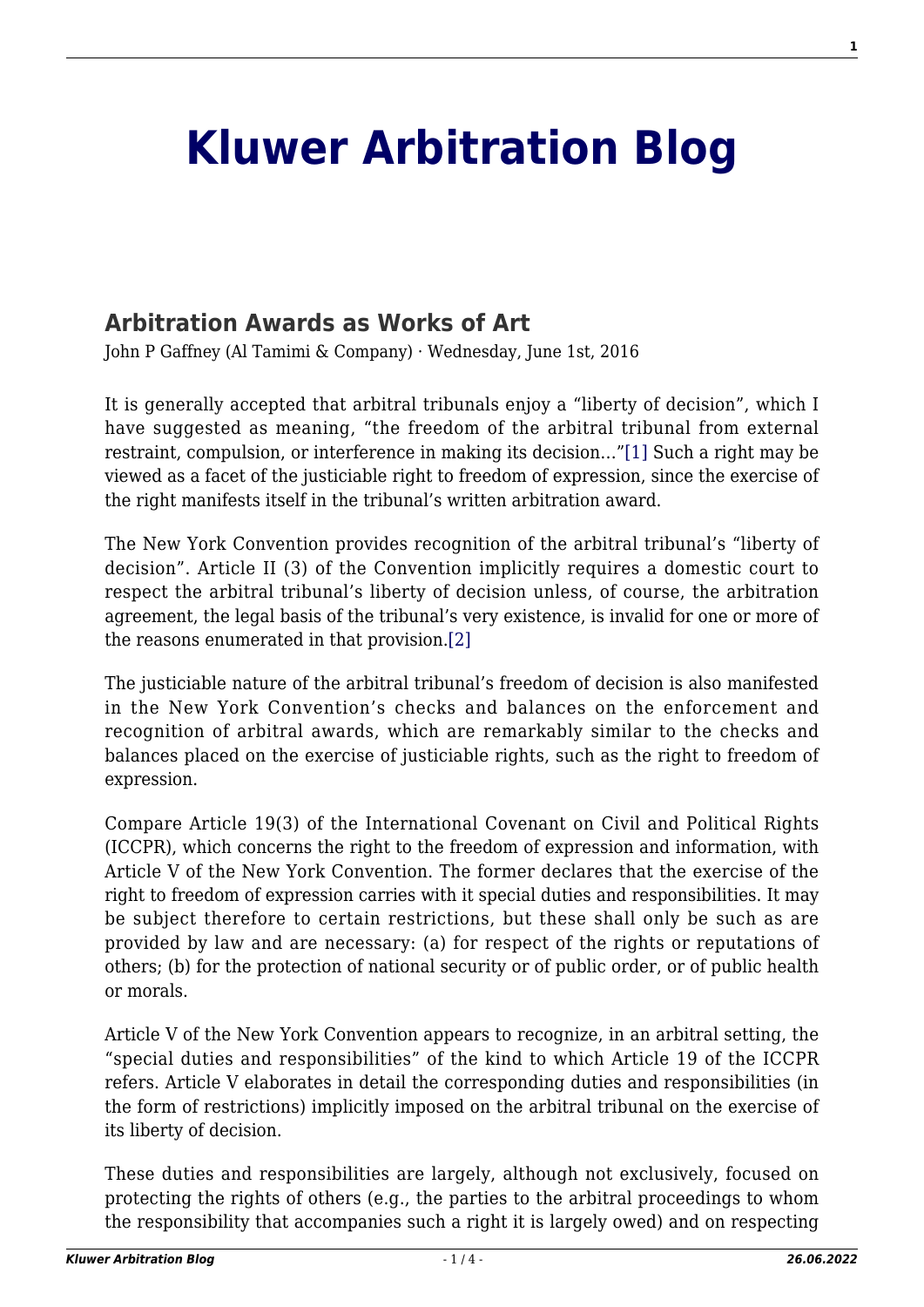the public policy of the relevant jurisdiction to the extent they conflict with exercise of a tribunal's liberty of decision.

It is submitted that the tribunal's liberty of decision should be taken into account where the recognition or enforcement of an arbitral award is challenged. International civil rights law and practice make clear that post-publication measures may well constitute interference with right to the freedom of expression[.\[3\]](#page-2-2)

<span id="page-1-1"></span><span id="page-1-0"></span>The refusal to enforce an arbitral award is arguably no less a restriction on the arbitral tribunal's liberty of decision than a refusal to authorize the performance a play is a restriction on the author's freedom of expression[.\[4\]](#page-2-3) If viewed in this way, the impact of foreign judgments concerning the arbitral award at the seat of arbitration or in other countries, so –called "award judgments," could assume much less importance than appears at present[.\[5\]](#page-2-4)

<span id="page-1-2"></span>For instance, to what extent would a court in "Country C", faced with a challenge to a decision to enjoin the performance of a play or the exhibition of a work of art in Country C, consider the impact of judgments rendered in any other country in which the work originated ("Country A"), or in any other country ("Country B") in which the work was sought to be published, performed or exhibited?

While such judgments might be considered by the court of Country C, it is not likely to place much weight on efforts of other jurisdictions to enjoin (or otherwise) the freedom of expression of the author in considering whether to uphold or enjoin the author's freedom of expression in its own jurisdiction.

In the context of the ongoing debate of the impact of foreign judgments on the recognition and enforcement of international awards, it thus may be helpful to conceive such applications as involving potential and possibly unwarranted restrictions on the tribunal's liberty of decision, by analogy with the right to freedom of expression.

The analogy with the right to freedom of expression may be less helpful in the case of so-called "set-aside judgments", where, for instance, the court of the seat has annulled the award, since it is difficult to conceive of the equivalent of the "annulment" of a work of art. Its physical destruction would of course prevent it *de facto* from being performed or exhibited in other countries, which is a not very useful analogy for the *de jure* effect of annulment of arbitral awards.

It may be more helpful to draw a distinction between the physical existence of the work and its status as a work of art that merits legal protection: the refusal of a court in Country A, to use the example above, to recognize the work as work of art deserving of protection under the right to freedom of expression, may be more akin to annulment of an arbitral award, in which case, the approach advocated in this paper remains pertinent to even set-aside judgments.

The suggested conceptualization of arbitral awards as works of art, which is intended to complement the substantial scholarship in this area, thus may assist in the analysis of whether to grant effects to award or set-aside judgments in court cases concerning the recognition and enforcement arbitral awards.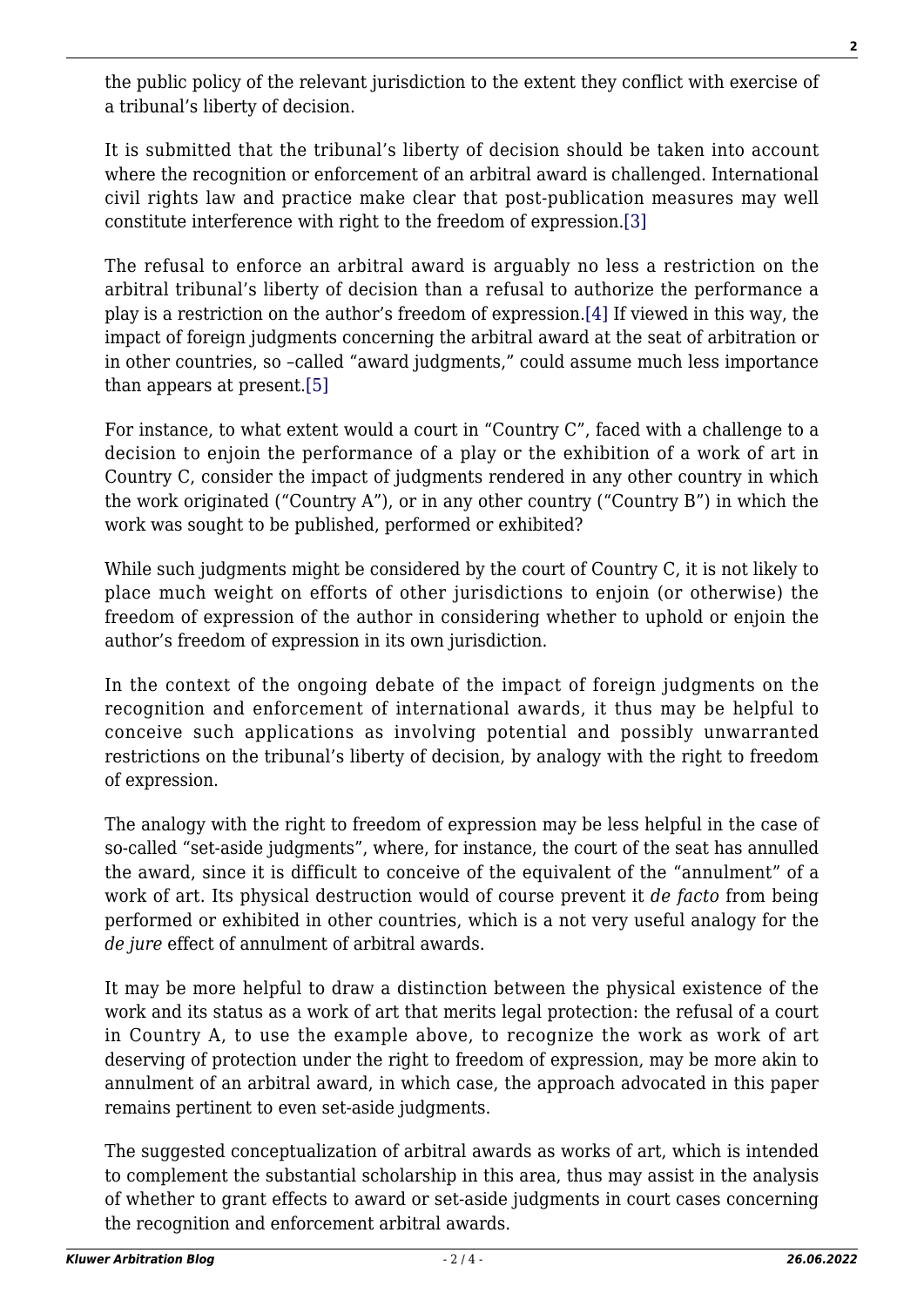<span id="page-2-0"></span>[\[1\]](#page-0-0) J. Gaffney, "The Liberty of Decision of the Arbitral Tribunal", TDM, Vol. 6, No. 1 (March 2009).

<span id="page-2-1"></span>[\[2\]](#page-0-1) Article II (3) provides "3. The court of a Contracting State, when seized of an action in a matter in respect of which the parties have made an agreement within the meaning of this article, shall, at the request of one of the parties, refer the parties to arbitration, unless it finds that the said agreement is null and void, inoperative or incapable of being performed."

<span id="page-2-2"></span>[\[3\]](#page-1-0) See e.g., Jacobs and White, The European Convention on Human Rights (5th ed.), p. 427.

<span id="page-2-3"></span>[\[4\]](#page-1-1) Ulosoy and ors v Turkey (App. 34797/03), 3 May 2007.

<span id="page-2-4"></span>[\[5\]](#page-1-2) See e.g., M. Scherer, "Effects of Foreign Judgments Relating to International Arbitral Awards: Is the 'Judgment Route' the Wrong Road?", Journal of International Dispute Settlement, Vol. 4, No. 3 (2013), pp. 587–628.

## **Profile Navigator and Relationship Indicator**

Offers 6,200+ data-driven arbitrator, expert witness and counsel profiles and the ability to explore relationships of 13,500+ arbitration practitioners and experts for potential conflicts of interest.

[Learn how](https://www.wolterskluwer.com/en/solutions/kluwerarbitration/practiceplus?utm_source=arbitrationblog&utm_medium=articleCTA&utm_campaign=article-banner) **[Kluwer Arbitration Practice Plus](https://www.wolterskluwer.com/en/solutions/kluwerarbitration/practiceplus?utm_source=arbitrationblog&utm_medium=articleCTA&utm_campaign=article-banner)** [can support you.](https://www.wolterskluwer.com/en/solutions/kluwerarbitration/practiceplus?utm_source=arbitrationblog&utm_medium=articleCTA&utm_campaign=article-banner)

*To make sure you do not miss out on regular updates from the Kluwer Arbitration Blog, please subscribe [here](http://arbitrationblog.kluwerarbitration.com/newsletter/). To submit a proposal for a blog post, please consult our [Editorial Guidelines.](http://arbitrationblog.kluwerarbitration.com/editorial-guidelines/)*